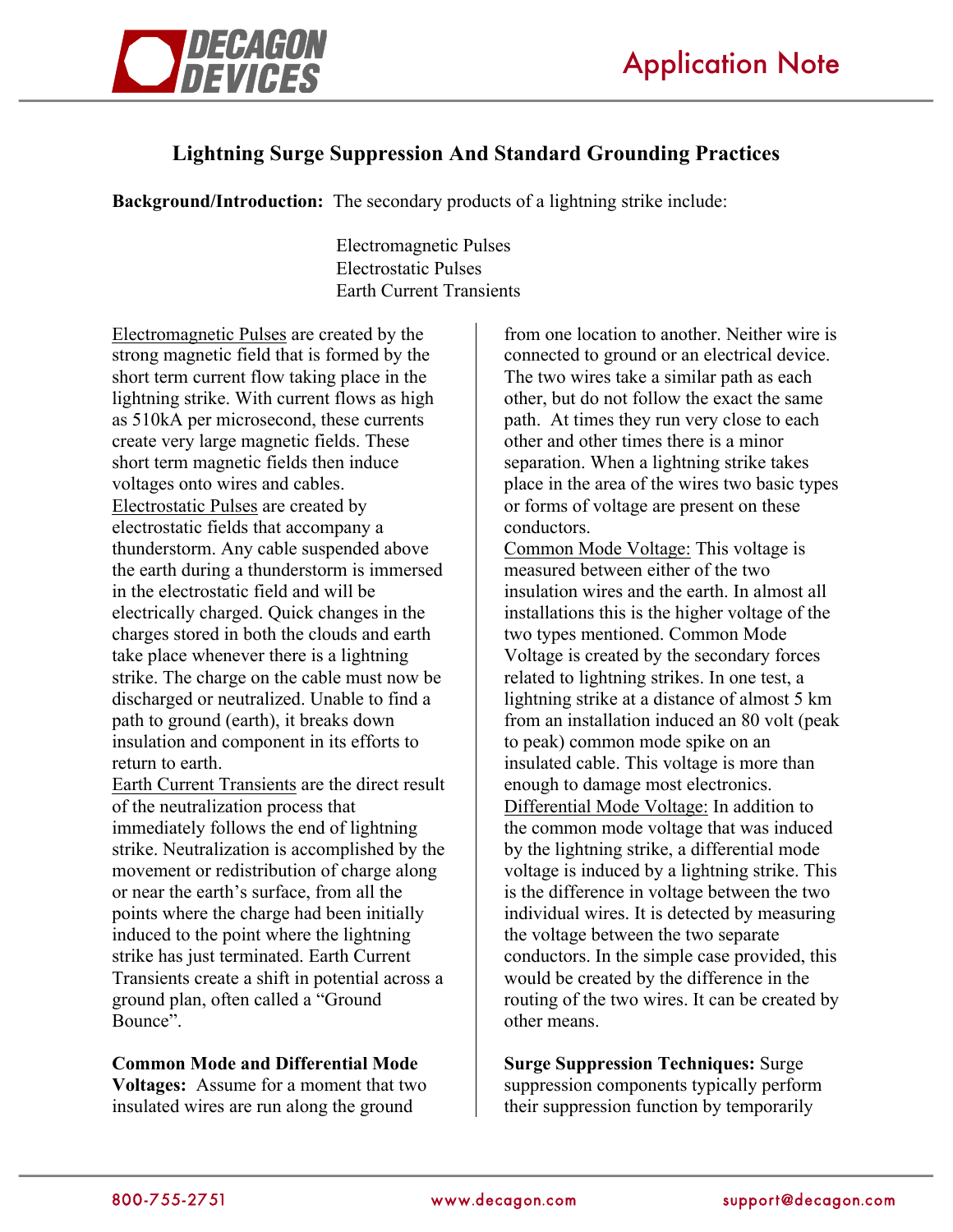

short circuiting the voltage between two wires, several devices or ground. This action takes place whenever the voltage between the two objects exceeds a predetermined value. Once this discharge is completed, the suppression component discontinues this function and normal circuit operation continues. Differential Mode Voltage surges are relatively easy to suppress for two reasons. The first reason being that this voltage is relatively low, when compared to the common mode voltage. The second reason is because there are numerous low cost devices available to help reduce this voltage. Most designers simply place a surge protection device (SPD) between the two conductors. This device quickly bleeds off the Differential Mode Voltage, when is exceeds a predefined level. Where there are multiple conductors in a multi-conductor cable, networks of low cost SPD's are used to discharge any voltage potential between the conductors. SPD component cost is lower when the device is rated at lower voltage and power levels. Common Mode Voltage can be far more difficult to suppress. These voltages are usually much larger than the Differential Mode Voltage. In addition, the power rating of this SPD device is usually higher, given the larger charges involved. To discharge this potential, SPDs are placed between the wire(s) and ground. Common Mode Voltage Suppression designs require a robust ground to effectively discharge the common mode voltage. This is because the Common Mode Voltage is the voltage between the wire and ground (earth). This voltage will destroy any component that cannot withstand this higher potential. Generally speaking, it is the Common Mode Voltage that most adversely affects product reliability. Poor grounding is the usually the root cause for this class of failures.

**Grounding:** Robust grounding is required to discharge Common Mode Voltages and prevent instrument damage. This is particularly true of networks of cables and devices placed over a distance. The greater the distance between devices, the greater the opportunity for surges. The larger or more complex the overall network, the greater the need for a robust grounding system. Surge currents can be additive. Without a robust grounding system, there is no way to effectively protect against the most fundamental of surges created by lightning. When systems and networks of components are combined, a good low-resistance ground, as part of a single grounding system is needed. Grounding straps or wires must be large to facilitate the discharge of all surge currents. High- resistance grounding systems typically fabricated of small gage wire are unable to effectively discharge the combined current created during a surge. It should never be assumed that a good grounding system simply exists when fabricating a network of individual electrical devices. Each individual device should provide a connection to the system's ground. A spike or rod of conducting material is driven into the earth to provide the single ground reference. The aforementioned grounding straps or wires are then connected to this rod.

## **How to Protect Your Ech2o Probes:**

Probes have built in circuitry, which protect them against common surge conditions. Installations in lightning-prone areas, however, require special precautions, especially when probes are connected to a well-grounded CSI logger. As previously mentioned, a single ground point for the system should be established at the data logger using a ground rod. The ground rod should be made from a metal that will not tarnish or corrode such as stainless steel.